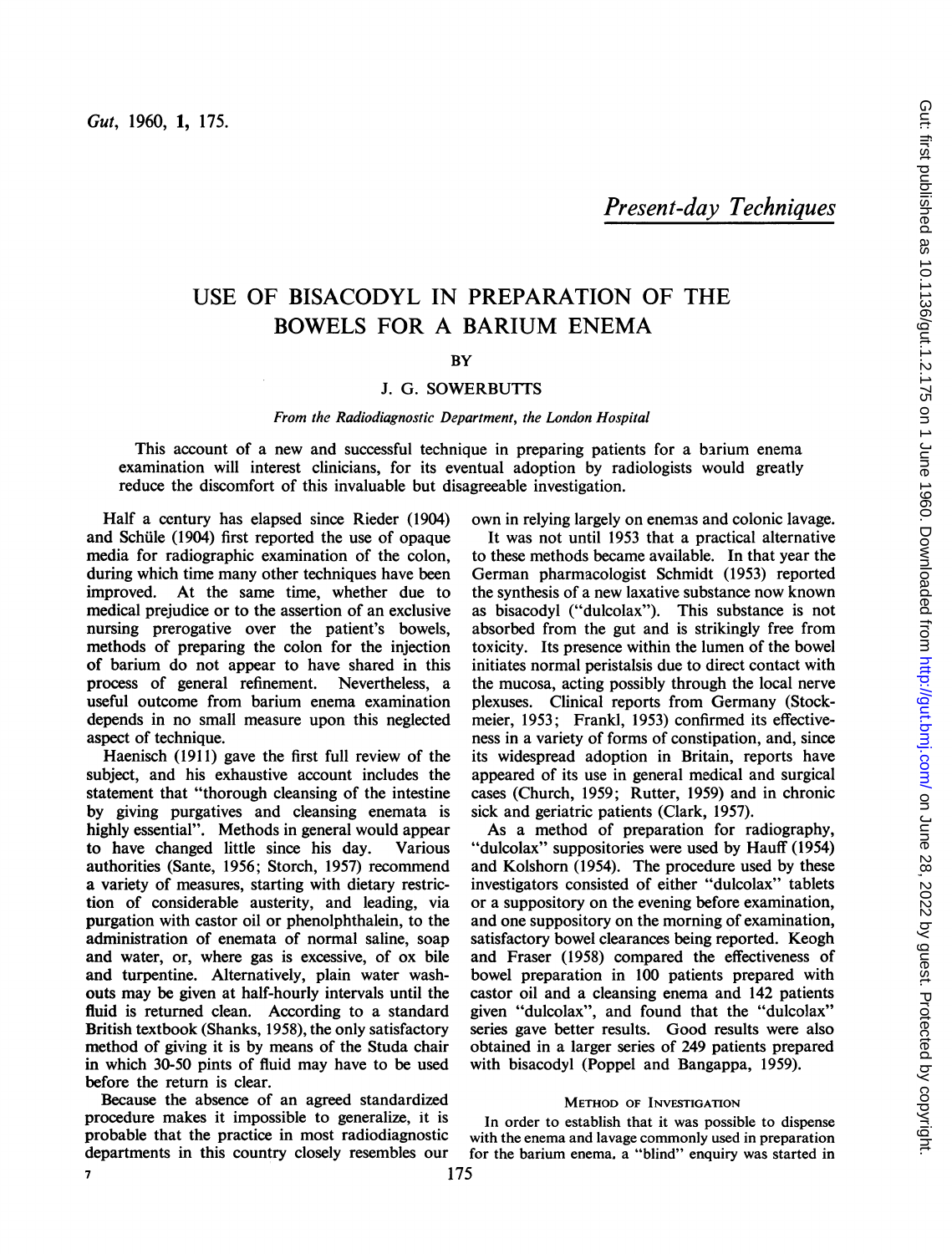this hospital in which the radiologists had to report on the adequacy of preparation at the time they read the films, without knowing what form of preparation had been used.

With the consent and cooperation of a number of medical and surgical consultants, patients referred for barium enema examination were allocated either to "old" or to "new" groups. Patients were allocated largely on the basis of the referring consultant, the ward sister being told that Mr. A's patients were to be given the "old" preparation and Dr. B's the "new", the method being such that no observable difference emerged in age, nature or severity of illness, etc., between the two groups of cases.

"OLD" METHOD OF PREPARATION

| Previous evening<br>$\sim$ $\sim$ | One-and-a-half pint enema (4 oz. soft)<br>soap per pint) or disposable enema<br>4 to 6 hr. before examination Plain water lavage until clear |
|-----------------------------------|----------------------------------------------------------------------------------------------------------------------------------------------|
|                                   | "NEW" METHOD                                                                                                                                 |

| 6 a.m. to 7 a.m. on morning<br>before examination<br>One hour before examination One "dulcolax" suppository | Previous evening  "Dulcolax", 10 mg. (2 tabs.) by mouth |  |
|-------------------------------------------------------------------------------------------------------------|---------------------------------------------------------|--|
|                                                                                                             | One "dulcolax" suppository                              |  |

As a rule the examination took place either at <sup>11</sup> a.m. or 1.30 p.m.

A note of the method used was made by the ward sister but did not appear on the form requesting a barium enema. When he had read the films the radiologist concerned was asked to complete a pro-forma stating whether preparation was "satisfactory" or "unsatisfactory", and, if the latter, for what reason and whether a diagnosis was still possible. The criteria used were as follows:-

#### **Unsatisfactory**

Faecal matter present in gross amount throughout colon, or failure to retain the enema

Satisfactory

Either empty of faeces, or faeces present in small amount insufficient to interfere with making a diagnosis

I was aware of the preparation used in each case but was not concerned with giving the initial opinion on the films. When the examination was over, the method of preparation used was entered on a pro-forma.

Two hundred cases were reviewed in this manner, 100 being given the "old" preparation and 100 the "new". The patients, who were all in-patients, included both sexes and all ages from 10 to 82 years. The majority were under investigation for suspected neoplasm or inflammatory lesions of the large bowel. Results are given in the accompanying table. Analysis showed that unsatisfactory results by either method bore no relation to age, sex, or to the ward which was preparing the enema. The patients marked "satisfactory" were later graded into "good" where there was no faecal residue at all in the colon, and "satisfactory" where minimal faecal matter was present in one segment of the colon only.

Side-effects in the "dulcolax" series were never serious but an occasional patient complained of colicky pain,

**TABLE** RESULTS USING DIFFERENT METHODS OF PREPARATION FOR BARIUM ENEMA

|                                                                                                               | No. of Patients<br>Prepared by: |                    |
|---------------------------------------------------------------------------------------------------------------|---------------------------------|--------------------|
|                                                                                                               | Routine<br>Method               | Dulcolax<br>Method |
| Good (no gas or faeces in colon)                                                                              | 62                              | 73                 |
| Satisfactory (small amount of gas or faeces<br>in one segment of colon only)<br>Unsatisfactory: Due to faeces | 23<br>14                        | 17                 |
| Due to failure to retain<br>enema                                                                             |                                 |                    |

\*Since each group contained 100 patients, the figures may be read as percentages.

nausea, or a burning sensation in the rectum after the suppository had been inserted. Our experience is that two tablets give an adequate result and a higher dose is inadvisable, particularly in the older age groups.

The relative lack of side-effects and the ease with which "dulcolax" is given make this preparation very suitable for the out-patient barium enema examination. Since the present series was completed many patients having a barium enema have been satisfactorily examined in this way.

#### **DISCUSSION**

The use of enemata and colonic lavage as a means of preparation for barium enema carries with it a number of disadvantages. In a proportion of cases the colon is not cleared or only partly so and residual gas or faeces may be troublesome. If the procedure is not carried out a sufficient length of time before the examination, droplets of fluid remaining in the colon may obscure the mucosal pattern, or the bowel may be irritated by the agents employed. A further important drawback is the risk of water intoxication to which attention has recently been drawn (Lancet, 1959). It is known that in susceptible cases absorption of hypotonic fluid can lead to neurological disturbances (Hiatt, 1951). Although most reported instances are in cases of megacolon, Ziskind and Gellis (1958) have shown that even in cases with a normal colon the volume of fluid returned after colonic lavage amounts to only 10 to 50 $\%$  of that injected. When it is remembered that the procedure may involve the injection and return of 20 to 30 pints of water over the course of several hours, it becomes clear that an element of risk undoubtedly exists. Moreover, when the impact upon the patient, both physically and psychologically, of this "onslaught by water" is taken into account, many would doubt whether it can be justified at all except in the presence of clear and unequivocal indications.

Finally, the time expended by the nursing staff in administering the enema and lavage (at least half an hour), as well as in cleaning and maintaining the